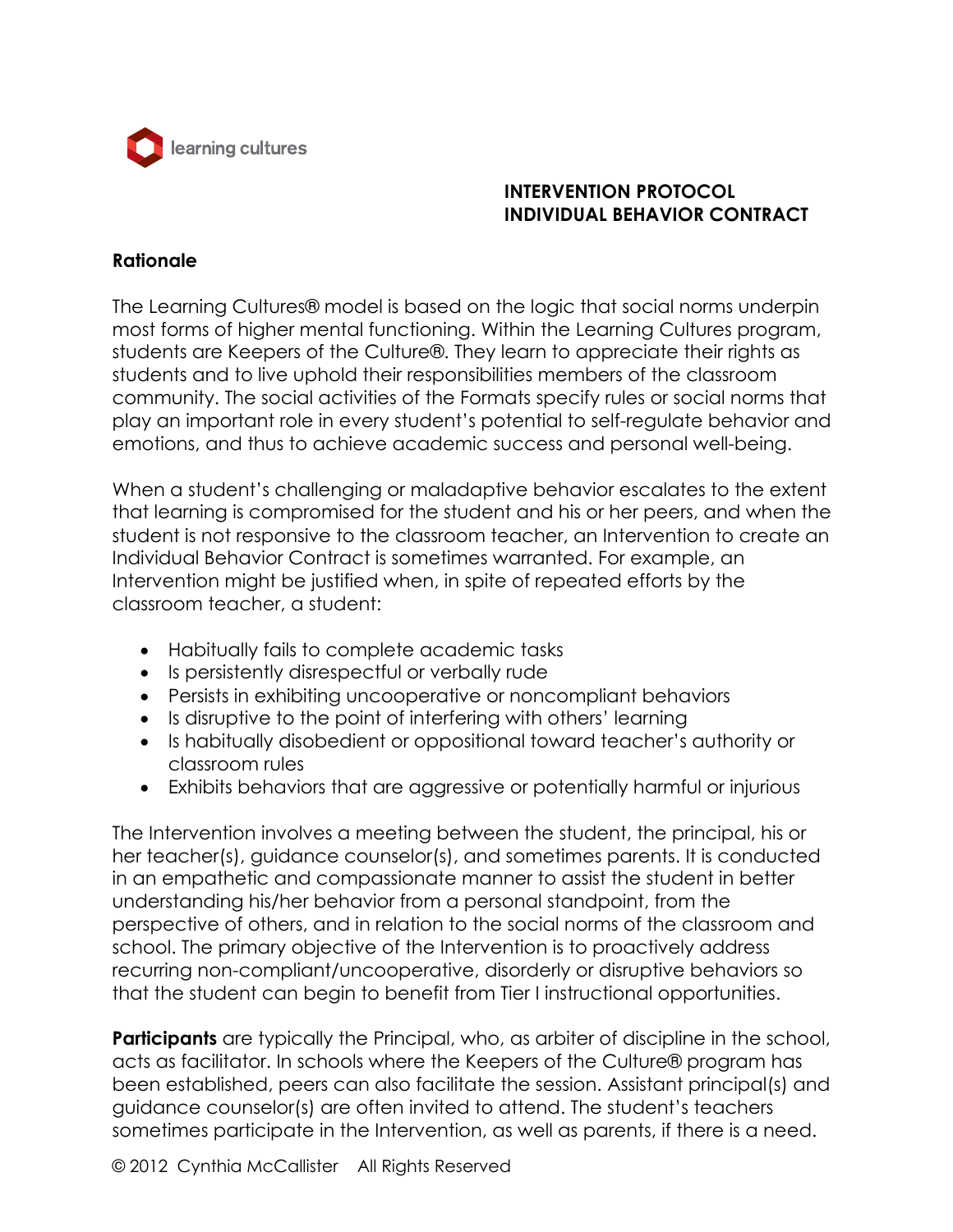

Principals who normally rely on guidance counselors to conduct behavioral interventions should understand that the Learning Cultures Intervention protocol is premised on a social philosophy of mind as opposed to the specialized science of counseling therapy. Social norms and classroom- and school-wide rules are viewed as potentially powerful mechanisms to help students selfregulate attention and behavior to better support their own learning and social interdependence with others.

## **Facilitator's Role**

- Remain objective
- Refrain from blaming or accusing student
- Facilitate dialog by inviting input from student(s)
- Contain dialog to ensure a protected space for the student (i.e., adult participants are censured for emotional or accusatory comments)

## **Procedure**

Prior to the meeting, provide an opportunity for the child to reflect on the behavior challenge. The child will probably have already had a Behavior Learning Conference with his or her teacher, in which they collaboratively completed a Conference Record. Reference to the record might provide a suitable opening to the conversation.

## **1.** *Create a sense of rapport to let the student feel secure and comfortable in the situation.*

Explain the reason for the meeting is to help the student remove whatever barriers are interfering with learning and to help make school a more enjoyable experience. Use a base of rapport to open the dialog about the issue at hand. **Example:** "Your teacher and I have noticed you've been having some trouble lately getting along with some of the kids in your class, and we are here to help you. We want to hear how you think you've been getting along, and see if we can find ways to help you get along better."

**2.** *Establish a joint understanding of maladaptive/problematic behavior and why it is problematic in the context of the classroom or school norms.*

Make sure both the child and you have an opportunity to offer observations about the student's behaviors. Be explicit in describing the behaviors and explaining why or how they violate rules and expectations. Make sure your conversation is balanced and that you address both:

© 2012 Cynthia McCallister All Rights Reserved 2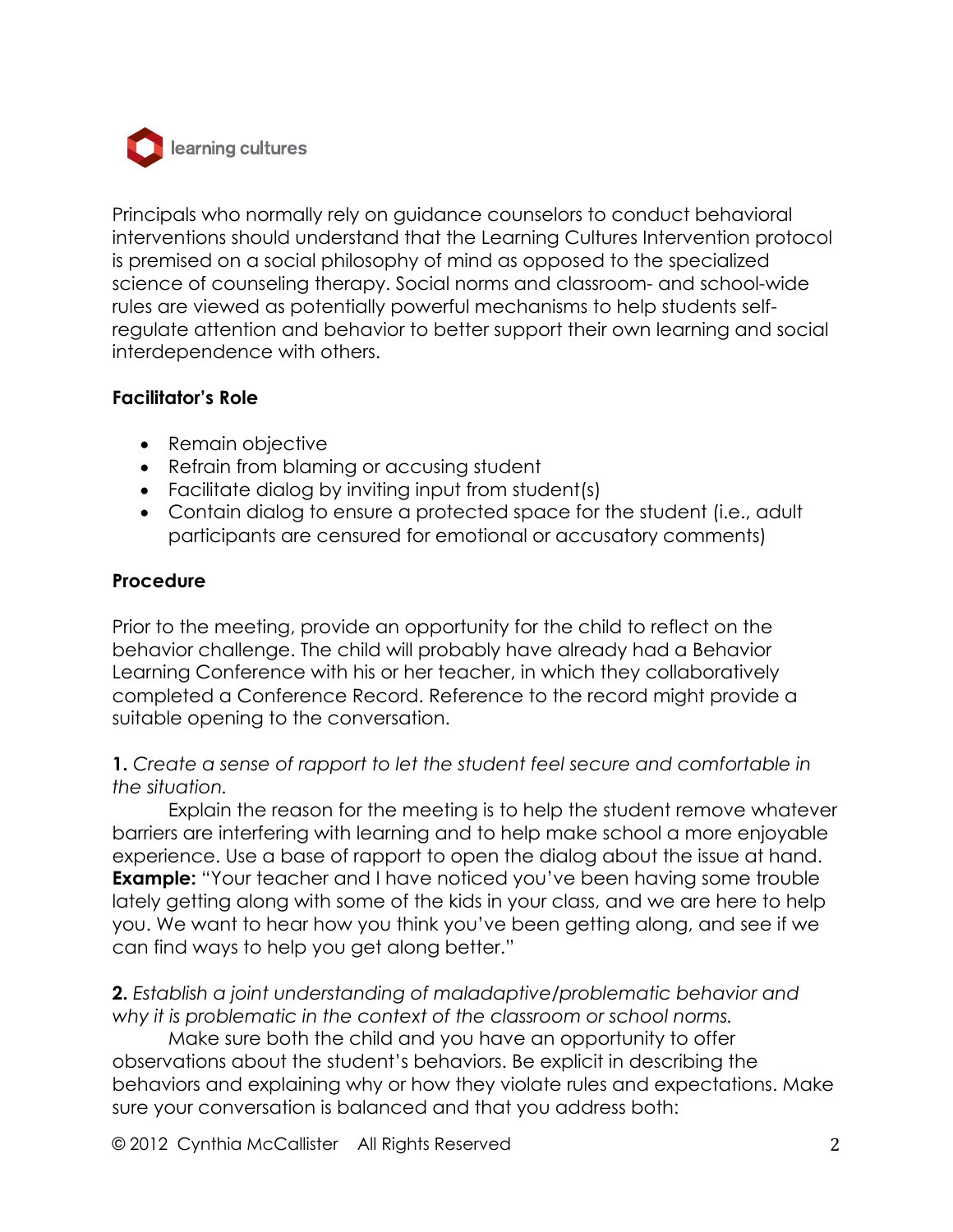

**a)** behaviors that seem to be causing difficulty in getting along with others or getting in the way of learning;

**b)** how the behaviors violate the Social Contract and/or rules of the Formats Involve the child in a process of cooperative reasoning to help reconcile their own behavior to the social norms of the classroom.

- Ask the child to help you create a "What" list of behaviors that get in the way of learning and which rule each behavior breaks. Invite him or her to write the list.
- **3.** *Give the student a chance to identify the reason for problematic behavior.*

Begin by inviting the student to offer their insights, and make sure you have a chance to contribute what you believe to be accurate causes of the behavior. You may need to remind the student that they may never be able to control the things that cause the behavior, but they can control the behavior itself. Don't spend too much time on discussing root causes in order to save time for commitments to change.

**Example:** "I wonder what causes you to feel like that?"

• Invite the child to help you create a "Why" list of causes of the behavior.

## **4.** *Make a commitment.*

Start by asking, *Is this something you want to change or fix?* If it is, you need to make a commitment or a promise to change your behavior.

• Invite the child to make a promise statement to change behavior.

#### **5.** *Make an action plan.*

Help child identify a course of action to take when she or he experiences a trigger to the problematic behavior and it begins to escalate.

Begin a conversation about ways to tackle the problematic behaviors identified in Step 4. Start by inviting the student to offer ideas about what he or she could do in future situations so that the problem doesn't escalate or occur at all. Offer your contributions to the conversation with strategies to help the student self-regulate (e.g., remove self from situation; find a quite spot; count to three before I speak; talk to myself; shift attention by focusing on an object or new task).